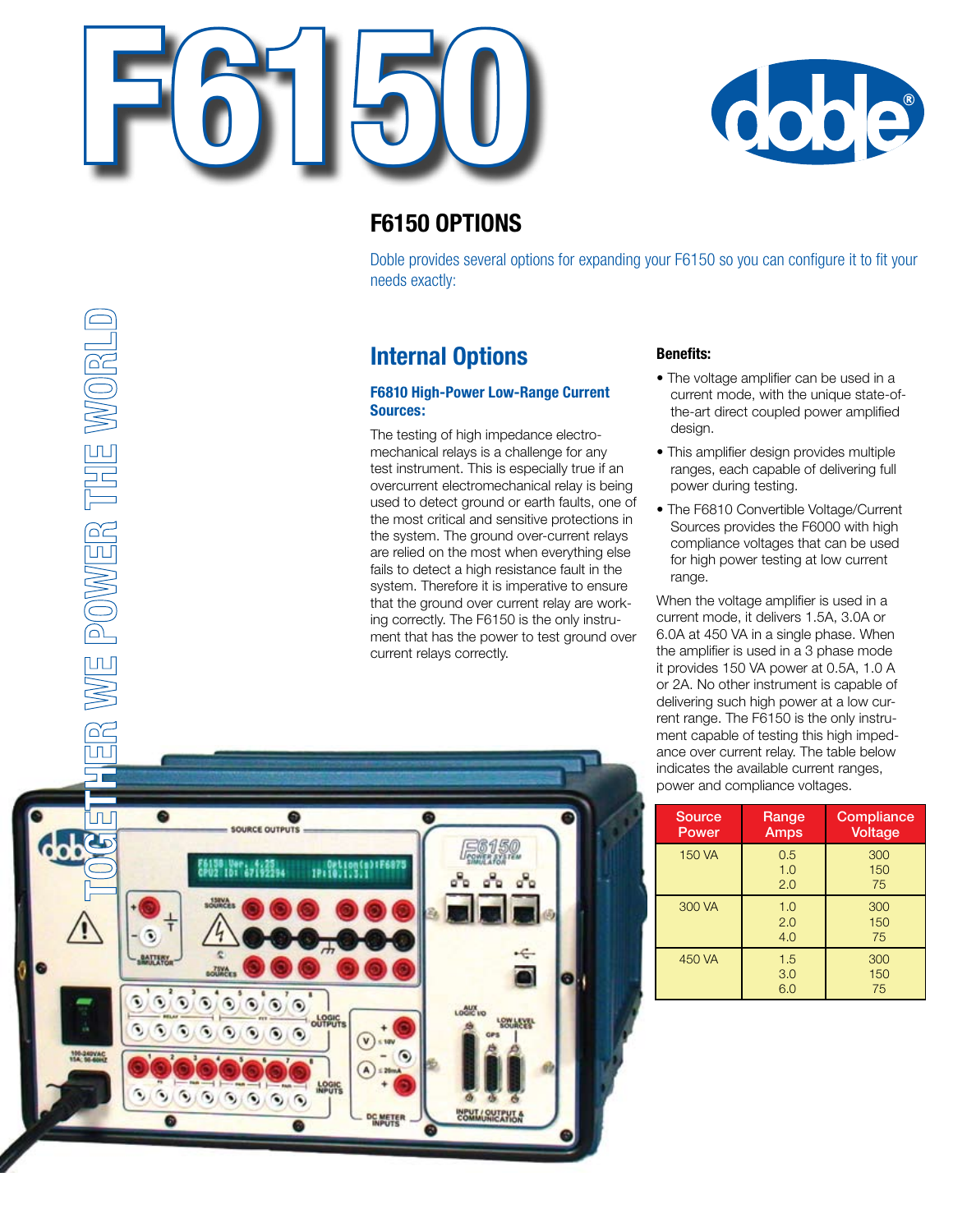## **F6910 Advanced Automation and Communication:**

The F6910 automates the testing of protections using an external PC. This option can be used to perform automated testing with the Doble's ProTesT software system, F6TesT visual protection testing software, or any third party software system.

#### **F6800 Transducer Interface**

The F6800 Transducer Interface enables the Instrument to test energy meters and transducers with highest accuracy. This includes meter measurement studio software.

The F6800's graphical interface enables test engineers to quickly perform simple performance verification tests on all meters and transducers. It allows users to develop a library of automated tests based on their specific practices and test results.

#### **F6885 GPS Receiver Interface**

The F6885 synchronizes multiple F6000 instruments with a GPS satellite system. It also stays synchronized to GPS after start. Users can schedule a simultaneous start time of the test for the protections from remote ends. This type of end-to-end testing offers complete protections scheme testing, including the testing of communication equipment. A typical test set up, shown below, gives users the ability to test line protection at each end of the line, including the communication equipment.



#### **F6895 GPS Receiver/Antenna**

The F6895 option provides users with a GPS antenna/receiver with 100 ft. of cable. This option works with the F6885 and provides the GPS signal to the F6150.

User needs to purchase both the F6885 and F6895 options to ensure GPS synchronization capability. The receiver/antenna is provided separately from the F6150. When access to the open shy is not available, the F6050 GPS Simulator should be used.

## **Hardware Options:**

#### **F6820 Analog Input Measurement (AIM)**

Doble's Analog Input Measurement (AIM) option gives users the ability to record external analog or digital signals using the F6150's logical inputs. This option also allows the internal analog signal generated by the F6150 to be recorded.

#### Benefits:

- A useful and convenient diagnostic tool for evaluating the performance of the protection scheme in the field or lab.
- Beneficial for the commissioning of the protection scheme.
- The logic-input connections can be used to record the transformer's output
- The logic-input connections can also be used to determine the correct polarity connection to the protection scheme.
- The record signal applied to the protection scheme can be used to analyze the performance of the protection system at a later time.

Doble's TransWin software application can be used to create, retrieve, analyze and playback the recording details of the F6150. The recording of the analog and digital signal is done at 10 kHz data rate. The recording can be stored on a PC with an industry compliant Comtrade standard format.

A sample screen of the set up for recording using the TransWin software application is shown below.



#### **F6875 Variable Output Battery Simulator (VOBS)**

The Variable output battery simulator (VOBS) option allows the DC output from the F6150 instrument to be user defined. The earlier version of battery simulator option had selections for a fixed value of DC voltages of 48, 125 and 250 VDC. This new feature allows users to define a DC voltage value anywhere between 6-300 VDC with the F6150 that are installed with the VOBS.

The benefits of the Variable Output Battery Simulator (VOBS): F6875 include:

- Verification of the performance of the protection system at high and low ends of the DC voltage variations.
- •  Ability to define the values with a userfriendly interface.

The figure below shows a selection of the battery simulator output at 110 VDC.



F6150 instruments supplied prior to January 2004 may require the Power Supply module to be changed to implement the Variable Output Battery Simulator. Please contact our customer service or your local representative to confirm if the power supply module needs to be changed to use the VOBS feature with the F6150.

*Note: The F6875 is now a standard feature. You do not have to order this option when purchasing the F6150.* 

### **F6816 External Input/Output unit**

The Doble F6816 External Input/Output unit is designed to work as an extension of the inputs and outputs that are provided on F6150. The user can utilize this add-on external unit to access 8 additional inputs and 8 additional outputs.

The access to a total of 16 inputs and 16 outputs will allow monitoring and controlling of a large number of relay contacts. This will prove beneficial in elaborate end-to-end tests and dynamic testing of protection schemes.

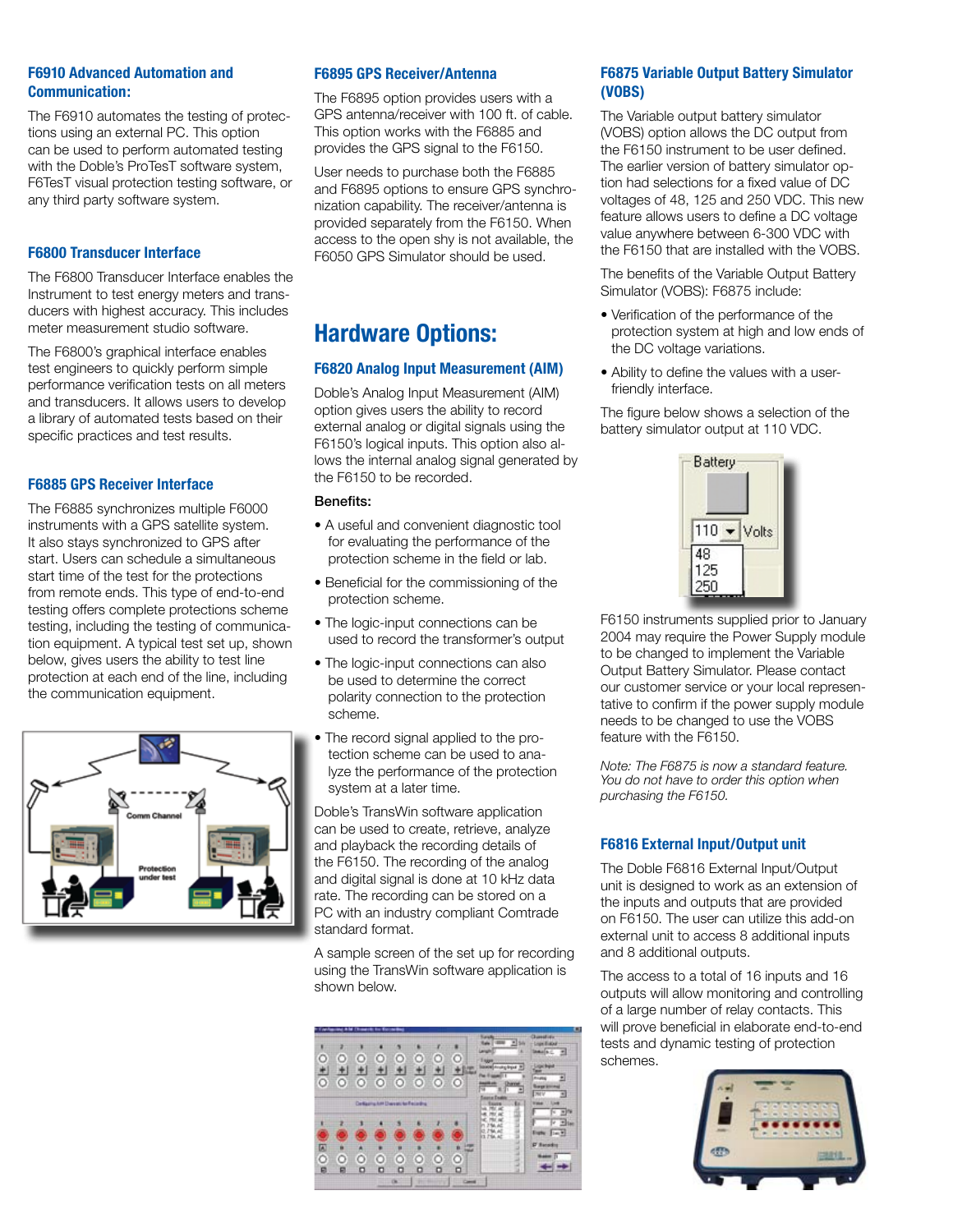### **F6860 Testing IEC 61850 Compliant Protection Testing**

Modern protection test systems are designed to comply with the IEC 61850 GSE messaging system. The F6150 combined with F6860 option and the user friendliness of the Doble protection testing software package makes testing of protection schemes that use IEC61850-compliant IEDs (intelligent electronic devices) uncomplicated. Testing these protection systems only requires a simple cable connection between the Ethernet port of the F6150 and the IEC 61850 communication network, eliminating the need for connecting many test leads between the IEDs under test and the logic I/O of the test instrument. If required to test a hybrid system, consisting of IEC61850-enabled IED and conventional relays, the F6150 with F6860 module allows testing with both wired logic I/O connections and GSE messaging; it can handle 8 wired inputs, 8 wired outputs, 32 GSE input messages and simulate 32 GSE output messages simultaneously. The GSE messages can also be a combination of GOOSE and GSSE (compatible with UCA2) message types.

Testing is easy with the user friendliness of the Doble software testing package. The IEC 61850 GSE Configurator discovers messages in the network and configures the F6150 to subscribe to and simulate GOOSE and GSSE messages. The test software ProTesT or F6TesT is then used in the normal way to perform the test. Typical screen shots showing the test information setting in a state simulation module is shown below.

## **F6071 Infrared Optical Pickup/F6072 Visible Light Optical Pickup**

The F6071 Infrared Optical Pickup is used to sense the infrared pulses from the calibration LED that are found on most solid-state meters. The pulses from the F6071 are fed into a logic input of a F6150 Power System Simulator. With the F6071 and F6150 Power System Simulator, the testing of solid state watthour, varhour and VAhour meters is done automatically. The wide angular displacement of this sensor allows for fast, non-critical alignment. The automatic gain control circuitry of the F6071 also assures that it will operate in all ambient sunlight conditions. The F6072 Visible Light Optical Pickup is also available for those solid state meters that have a visible calibration LED. The kit number of the F6071 is kit 030-1610-01. The kit number of the F6072 is kit 030-1610-02.

#### **F6073 Meter Disk Sensor**

The F6073 Meter Disk Sensor is a suction mount reflective pickup assembly used to sense the disk rotation of an induction type meter. The pulses generate by the F6073 are fed into a logic input of a F6150 Power System Simulator. With the F6073 and the F6150 Power System Simulator, the testing of induction type meters is done automatically and accurately. The kit number of the F6073 is kit 030-1610-03.

*Specifications are subject to change without notice.*

For more information, contact fserieshelp@doble.com